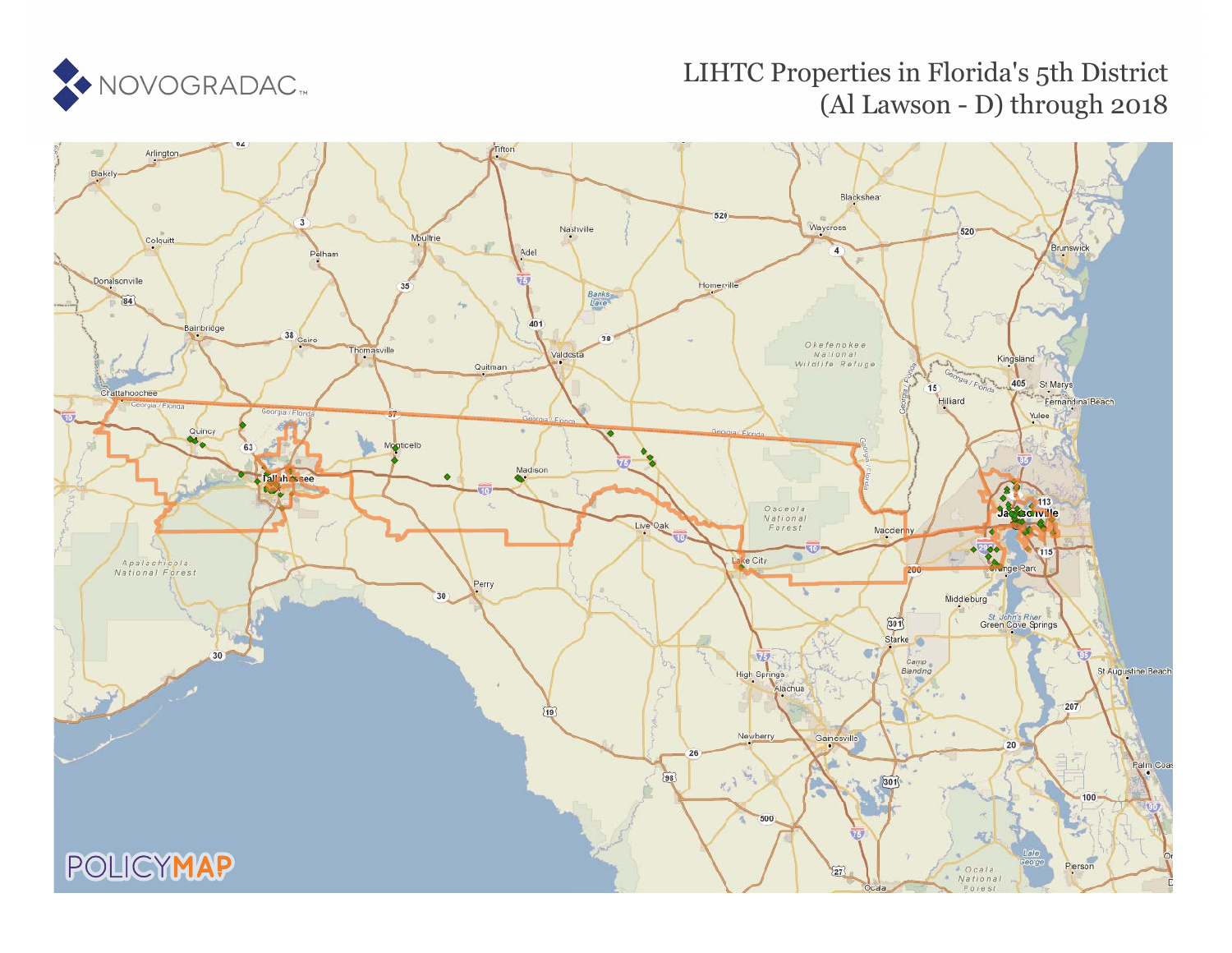| <b>Project Name</b>                   | <b>Address</b>                                        | City                                                                       | <b>State</b> | <b>Zip Code</b> | Nonprofit<br><b>Sponsor</b> | <b>Allocation</b><br>Year | Annual<br><b>Allocated</b><br><b>Amount</b> | in Service           | <b>Year Placed Construction</b><br><b>Type</b> | <b>Total</b><br><b>Units</b> | Low<br><b>Income</b><br><b>Units</b> | <b>Rent or</b><br>Income<br><b>Ceiling</b> | <b>Credit</b><br><b>Percentag Exempt</b><br>$\bullet$ | Tax-<br><b>Bond</b> | <b>HUD Multi-</b><br><b>Family</b><br><b>Financing/Rent</b><br>al Assistance |
|---------------------------------------|-------------------------------------------------------|----------------------------------------------------------------------------|--------------|-----------------|-----------------------------|---------------------------|---------------------------------------------|----------------------|------------------------------------------------|------------------------------|--------------------------------------|--------------------------------------------|-------------------------------------------------------|---------------------|------------------------------------------------------------------------------|
| GREENVILLE POINTE GREENVILLE          | <b>202 SW</b><br>POINTE CIR                           | <b>GREENVILLE</b>                                                          | FL           | 32331           | No                          | 1993                      | \$0                                         | 1997                 | <b>New Construction</b>                        | 32                           | 32                                   |                                            | 70%<br>present<br>value                               | No                  |                                                                              |
| <b>BAINBRIDGE CLUB</b><br><b>APTS</b> | <b>3380 FRED</b><br><b>GEORGE RD</b>                  | TALLAHASSEE                                                                | FL           | 32303           | No                          | 1998                      | \$0                                         | 1998                 | New Construction                               | 184                          | 183                                  |                                            | 30%<br>present<br>value                               | Yes                 |                                                                              |
| <b>BANYAN BAY APTS</b>                | 1800<br><b>COMMONS DR</b>                             | MICCOSUKEE TALLAHASSEE                                                     | FL           | 32308           | $\rm No$                    | 1998                      | \$0                                         | 1998                 | <b>New Construction</b>                        | 280                          | 279                                  |                                            | 30%<br>present<br>value                               | Yes                 |                                                                              |
| <b>GLEN OAKS</b>                      | 2074                                                  | $\begin{tabular}{ll} \bf{MIDYETTE\,RD} & \text{TALLAHASSEE} \end{tabular}$ | <b>FL</b>    | 32301           | No                          | 1998                      | \$0                                         | 1998                 | New Construction                               | 256                          | 256                                  |                                            | 30%<br>present<br>value                               | Yes                 |                                                                              |
| <b>KENDALL COURT</b>                  | 10535 LEM<br><b>TURNER RD</b>                         | JACKSONVILLE FL                                                            |              | 32218           | $\mathbf{N}\mathbf{o}$      | 1999                      | \$0                                         | 1999                 | <b>New Construction</b>                        | 360                          | 357                                  |                                            | 30%<br>present<br>value                               | Yes                 |                                                                              |
| <b>GADSDEN ARMS</b>                   | $427\rm \, S$ STEWART ST                              | QUINCY                                                                     | ${\rm FL}$   | 32351           | $\mathbf{No}$               | 2009                      | \$1,070,000                                 | 2008                 | Acquisition and<br>Rehab                       | 100                          | 100                                  | 60% AMGI                                   | 70%<br>present<br>value                               | No                  |                                                                              |
| <b>KIMBERS COVE</b>                   |                                                       | 9455 103RD ST JACKSONVILLE FL                                              |              | 32210           | No                          | 2007                      | \$905,224                                   | 2008                 | New Construction                               | 288                          | 286                                  | 60% AMGI                                   | 30%<br>present<br>value                               | Yes                 |                                                                              |
| SAVANNAH SPRINGS                      | <b>6945 MORSE</b><br>$\mathbf{A}\mathbf{V}\mathbf{E}$ | JACKSONVILLE FL                                                            |              | 32244           | No                          | 2006                      | \$821,754                                   | 2009                 | <b>New Construction</b>                        | 234                          | 234                                  | 60% AMGI                                   | 30 %<br>present<br>value                              | Yes                 |                                                                              |
| <b>LAKES AT SAN</b><br><b>MARCOS</b>  | 4768<br>WOODVILLE<br><b>HWY</b>                       | TALLAHASSEE                                                                | FL           | 32305           | No                          | 2011                      | \$790,139                                   | 2010                 | <b>New Construction</b>                        | 312                          | 234                                  | 60% AMGI                                   | 30%<br>present<br>value                               | Yes                 |                                                                              |
| <b>AESOP PROPERTY</b>                 | <b>DR</b>                                             | 1405 ELBERTA $_{\rm TALLAHASSEE}$                                          | <b>FL</b>    | 32304           | $\rm No$                    | 1988                      | \$0                                         | Insufficient<br>Data | Acquisition and<br>Rehab                       | $\mathbf{1}$                 | $\mathbf{1}$                         |                                            | Not<br>Indicated                                      |                     |                                                                              |
| OAKLAND TERRACE                       | <b>ST</b>                                             | 887 FRANKLIN JACKSONVILLE FL                                               |              | 32206           |                             | Insufficient<br>Data      | \$0                                         | Insufficient<br>Data | Not Indicated                                  | 60                           | $\bf{0}$                             |                                            | Not<br>Indicated                                      |                     |                                                                              |
| <b>BRANDYWINE</b><br><b>COURT</b>     | <b>AVE</b>                                            | 3127 PHOENIX JACKSONVILLE FL                                               |              | 32206           | $\mathbf{No}$               | 1989                      | \$0                                         | Insufficient<br>Data | Acquisition and<br>Rehab                       | 52                           | 52                                   |                                            | Not<br>Indicated                                      |                     |                                                                              |
| <b>CALIFORNIA VILLAS</b>              | 805<br><b>ST</b>                                      | CALIFORNIA TALLAHASSEE                                                     | - FL         | 32304           | No                          | 1989                      | \$0                                         | Insufficient<br>Data | Acquisition and<br>Rehab                       | 16                           | 16                                   |                                            | Not<br>Indicated                                      |                     |                                                                              |

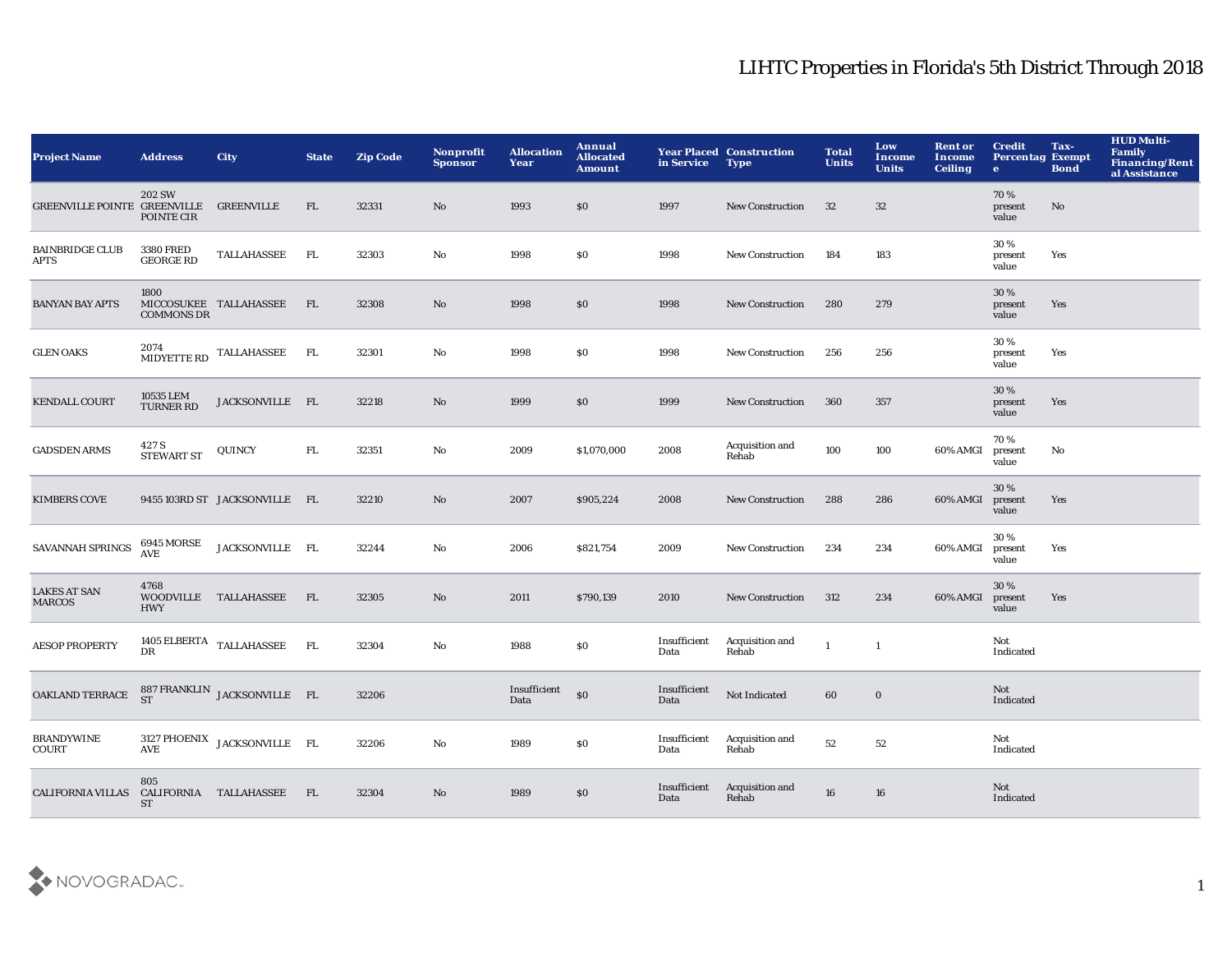| <b>Project Name</b>                   | <b>Address</b>                              | <b>City</b>                   | <b>State</b> | <b>Zip Code</b> | Nonprofit<br><b>Sponsor</b> | <b>Allocation</b><br>Year | Annual<br><b>Allocated</b><br><b>Amount</b> | in Service           | <b>Year Placed Construction</b><br><b>Type</b> | <b>Total</b><br><b>Units</b> | Low<br>Income<br><b>Units</b> | <b>Rent or</b><br>Income<br><b>Ceiling</b> | <b>Credit</b><br><b>Percentag Exempt</b><br>$\bullet$ | Tax-<br><b>Bond</b> | <b>HUD Multi-</b><br>Family<br><b>Financing/Rent</b><br>al Assistance |
|---------------------------------------|---------------------------------------------|-------------------------------|--------------|-----------------|-----------------------------|---------------------------|---------------------------------------------|----------------------|------------------------------------------------|------------------------------|-------------------------------|--------------------------------------------|-------------------------------------------------------|---------------------|-----------------------------------------------------------------------|
| $\mathop{\mathtt{CAMBRIDE}}$ MANOR    | 400 SUMATRA MADISON                         |                               | FL.          |                 | $\mathbf{No}$               | 1989                      | $\$0$                                       | Insufficient<br>Data | <b>New Construction</b>                        | 36                           | 36                            |                                            | Not<br>Indicated                                      |                     |                                                                       |
| <b>COHEN PROPERTY</b>                 | 1401 W 22ND<br><b>ST</b>                    | JACKSONVILLE FL               |              | 32209           | No                          | 1989                      | \$0                                         | Insufficient<br>Data | Acquisition and<br>Rehab                       | $\overline{4}$               | $\overline{4}$                |                                            | Not<br>Indicated                                      |                     |                                                                       |
| <b>GREENWOOD</b><br>TERRACE           | 200<br>GREENWOOD QUINCY<br>CIR              |                               | ${\rm FL}$   | 32351           | $\mathbf{No}$               | 1989                      | $\$0$                                       | Insufficient<br>Data | New Construction                               | 36                           | 36                            |                                            | Not<br>Indicated                                      |                     |                                                                       |
| <b>JEFFERSON PLACE</b>                | 1468 S<br>WAUKEENAH MONTICELLO<br><b>ST</b> |                               | FL.          | 32344           | $\mathbf{N}\mathbf{o}$      | 1989                      | $\$0$                                       | Insufficient<br>Data | New Construction                               | 37                           | $37\,$                        |                                            | Not<br>Indicated                                      |                     |                                                                       |
| LAKEWOOD II                           | <b>905 NE LAKE</b><br><b>DESOTO CIR</b>     | <b>LAKE CITY</b>              | FL.          | 32055           | No                          | 1988                      | \$0                                         | Insufficient<br>Data | New Construction                               | 32                           | 32                            |                                            | Not<br>Indicated                                      |                     |                                                                       |
| LIBERTY CENTER I                      | <b>ST</b>                                   | 909 N LIBERTY JACKSONVILLE FL |              | 32206           | $\mathbf{N}\mathbf{o}$      | 1988                      | \$0                                         | Insufficient<br>Data | Acquisition and<br>Rehab                       | 109                          | 109                           |                                            | Not<br>Indicated                                      |                     |                                                                       |
| <b>GRIFFIN HEIGHTS</b>                | 1010 BASIN<br><b>STREET</b>                 | TALLAHASSEE                   | FL.          | 32304           | $\mathbf{No}$               | 2013                      | \$331,586                                   | 2011                 | Acquisition and<br>Rehab                       | 100                          | 100                           | 60% AMGI                                   | 30%<br>present<br>value                               | Yes                 | No                                                                    |
| <b>MARCIS POINTE</b>                  |                                             | 6734 103RD ST JACKSONVILLE FL |              | 32210           | No                          | 2013                      | \$1,120,000                                 | 2011                 | New Construction                               | 120                          | 120                           | 60% AMGI                                   | 70%<br>present<br>value                               | No                  | No                                                                    |
| <b>MAYFAIR VILLAGE</b><br><b>APTS</b> | <b>3539 BEACH</b><br><b>BLVD</b>            | JACKSONVILLE FL               |              | 32207           | Yes                         | 2012                      | \$936,458                                   | 2011                 | Acquisition and<br>Rehab                       | 83                           | 83                            | 60% AMGI                                   | 70%<br>present<br>value                               | No                  |                                                                       |
| <b>HILLTOP VILLAGE</b>                | 1646 W 45TH<br><b>ST</b>                    | JACKSONVILLE FL               |              | 32208           | No                          | 2013                      | \$504,385                                   | 2012                 | <b>Both New</b><br>Construction and<br>A/R     | 200                          | 200                           | 60% AMGI                                   | 30 %<br>present<br>value                              | Yes                 | No                                                                    |
| <b>SUNRISE PLACE</b>                  | 2525 TEXAS<br><b>STREET</b>                 | TALLAHASSEE                   | FL.          | 32301           | Yes                         | 2014                      | \$281,976                                   | 2013                 | Not Indicated                                  | 99                           | 99                            | 60% AMGI                                   | 30%<br>present<br>value                               | Yes                 |                                                                       |
| UNIVERSITY PLAZA                      | 719 VENUS<br>MARS CT                        | JACKSONVILLE FL               |              | 32209           |                             | 2014                      | \$0                                         | 2013                 | Not Indicated                                  | 120                          | 120                           |                                            | 70%<br>present<br>value                               | No                  |                                                                       |
| <b>REGENCY GREEN</b>                  | 301 CARAVAN<br><b>CIR</b>                   | JACKSONVILLE FL               |              | 32216           | No                          | 1987                      | \$0                                         | Insufficient<br>Data | Acquisition and<br>Rehab                       | 295                          | 295                           |                                            | Not<br>Indicated                                      |                     |                                                                       |

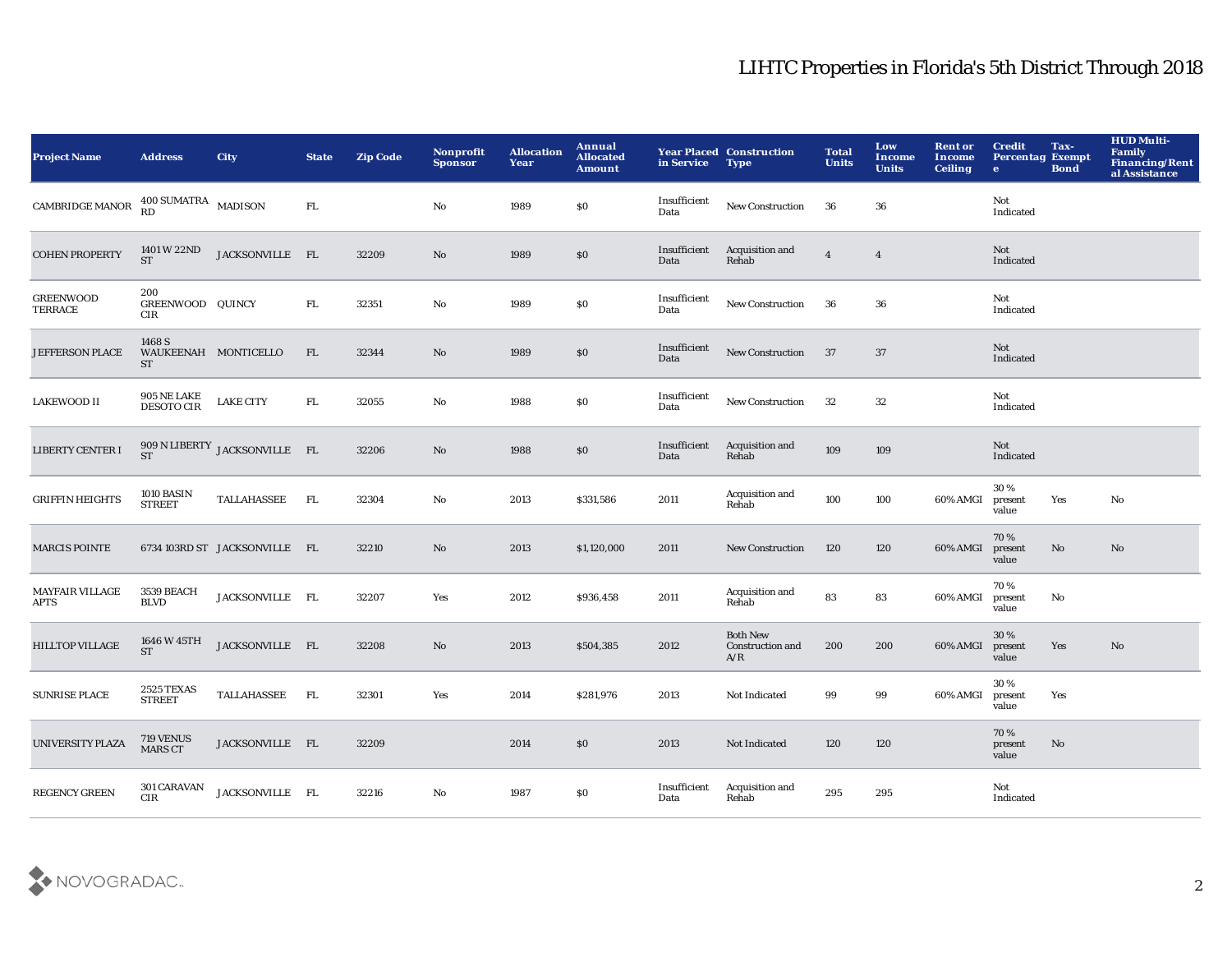| <b>Project Name</b>                     | <b>Address</b>                                                | <b>City</b>                             | <b>State</b> | <b>Zip Code</b> | Nonprofit<br><b>Sponsor</b> | <b>Allocation</b><br>Year | Annual<br><b>Allocated</b><br><b>Amount</b> | in Service           | <b>Year Placed Construction</b><br><b>Type</b> | <b>Total</b><br><b>Units</b> | Low<br>Income<br><b>Units</b> | <b>Rent or</b><br><b>Income</b><br><b>Ceiling</b> | <b>Credit</b><br><b>Percentag Exempt</b><br>$\bullet$ | Tax-<br><b>Bond</b>    | <b>HUD Multi-</b><br><b>Family</b><br><b>Financing/Rent</b><br>al Assistance |
|-----------------------------------------|---------------------------------------------------------------|-----------------------------------------|--------------|-----------------|-----------------------------|---------------------------|---------------------------------------------|----------------------|------------------------------------------------|------------------------------|-------------------------------|---------------------------------------------------|-------------------------------------------------------|------------------------|------------------------------------------------------------------------------|
| <b>WINDY PINES</b><br>(JACKSONVILLE)    |                                                               | 6650 103RD ST JACKSONVILLE FL           |              | 32210           | No                          | 1988                      | $\$0$                                       | Insufficient<br>Data | New Construction                               | 40                           | 40                            |                                                   | <b>Not</b><br>Indicated                               |                        |                                                                              |
| <b>CANOPY PLACE</b>                     | <b>11050 HARTS</b><br>ROAD                                    | JACKSONVILLE FL                         |              | 32218           | $\mathbf{N}\mathbf{o}$      | Insufficient<br>Data      | \$626,807                                   | Insufficient<br>Data | Not Indicated                                  | 150                          | $\mathbf 0$                   | 60% AMGI                                          | 70%<br>present<br>value                               |                        |                                                                              |
| DOGWOOD MANOR                           | $707\,\mathrm{NE\,THIRD}$ HAVANA ST                           |                                         | FL           | 32333           | No                          | 1990                      | \$0\$                                       | 1989                 | <b>New Construction</b>                        | 38                           | 38                            |                                                   | 30 %<br>present<br>value                              | No                     |                                                                              |
| <b>LAUREL OAKS APTS</b>                 | 3261<br><b>UNIVERSITY</b><br>BLVD N                           | JACKSONVILLE FL                         |              | 32277           | No                          | 1990                      | \$0\$                                       | 1990                 | Acquisition and<br>Rehab                       | 120                          | 120                           |                                                   | 70%<br>present<br>value                               | No                     |                                                                              |
| ATLANTIC OAKS APTS ATLANTIC             | 4800<br><b>BLVD</b>                                           | JACKSONVILLE FL                         |              | 32207           | No                          | 1990                      | $\$0$                                       | 1991                 | Acquisition and<br>Rehab                       | 128                          | 128                           |                                                   | <b>Both 30%</b><br>and 70%<br>present<br>value        | $\mathbf{N}\mathbf{o}$ |                                                                              |
| <b>GARDENIA SQUARE</b>                  | 501 S<br>PARRAMORE MADISON<br>ST                              |                                         | ${\rm FL}$   |                 | No                          | 1991                      | S <sub>0</sub>                              | 1991                 | <b>New Construction</b>                        | 12                           | 12                            |                                                   | 70%<br>present<br>value                               | No                     |                                                                              |
| <b>SUNSHINE APTS</b>                    | <b>ST</b>                                                     | 1200 STEARNS TALLAHASSEE                | FL           | 32310           | No                          | 1991                      | \$0\$                                       | 1991                 | Acquisition and<br>Rehab                       | ${\bf 28}$                   | 28                            |                                                   | 70%<br>present<br>value                               | No                     |                                                                              |
| LIBERTY CENTER II                       |                                                               | 945 N LIBERTY JACKSONVILLE FL<br>ST     |              | 32206           | Yes                         | 1992                      | $\$0$                                       | 1992                 | Acquisition and<br>Rehab                       | 134                          | 134                           |                                                   | <b>Both 30%</b><br>and 70%<br>present<br>value        | $\mathbf {No}$         |                                                                              |
| COLLINS PLACE APTS                      |                                                               | 5170 COLLINS JACKSONVILLE FL<br>RD      |              | 32244           | $\mathbf{N}\mathbf{o}$      | 1991                      | \$0\$                                       | 1993                 | <b>New Construction</b>                        | 184                          | 183                           |                                                   | 70%<br>present<br>value                               | No                     |                                                                              |
| <b>HERITAGE MANOR</b>                   | 1800 E TEXAS<br>HILL RD                                       | MONTICELLO                              | FL           | 32344           | No                          | 1992                      | S <sub>0</sub>                              | 1993                 | <b>New Construction</b>                        | 36                           | 36                            |                                                   | 70%<br>present<br>value                               | No                     |                                                                              |
| <b>OAK POINTE</b>                       |                                                               | 1747 CAPITAL $\quad$ TALLAHASSEE CIR NE | FL           | 32308           | No                          | 1991                      | $\$0$                                       | 1993                 | New Construction                               | 184                          | 184                           |                                                   | 70%<br>present<br>value                               | $\mathbf{No}$          |                                                                              |
| <b>SENIOR CITIZEN</b><br><b>VILLAGE</b> | <b>ST</b>                                                     | 801 W FOURTH JACKSONVILLE FL            |              | 32209           | $\mathbf{N}\mathbf{o}$      | 1993                      | \$0\$                                       | 1993                 | <b>New Construction</b>                        | 101                          | 100                           |                                                   | 70 %<br>present<br>value                              | No                     |                                                                              |
| PEYTON RIDGE                            | 1800<br><b>CORPORATE</b><br><b>SQUARE</b><br><b>BOULEVARD</b> | JACKSONVILLE FL                         |              | 32216           | No                          | 2014                      | \$1,355,897                                 | 2016                 | <b>New Construction</b>                        | 123                          | 123                           | 60% AMGI                                          | 70%<br>present<br>value                               | No                     |                                                                              |

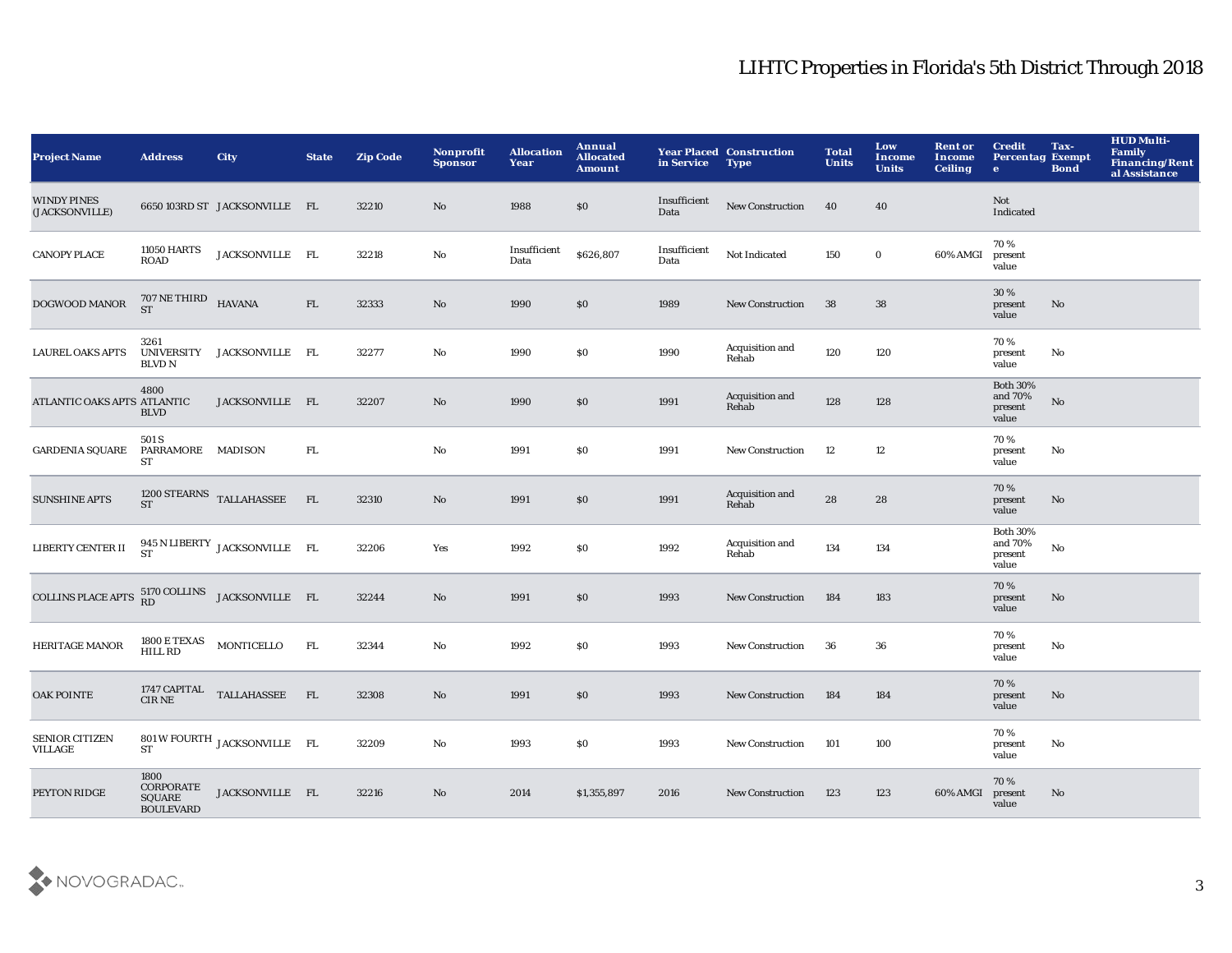| <b>Project Name</b>                                        | <b>Address</b>                                          | <b>City</b>                 | <b>State</b> | <b>Zip Code</b> | <b>Nonprofit</b><br><b>Sponsor</b> | <b>Allocation</b><br>Year | Annual<br><b>Allocated</b><br><b>Amount</b> | in Service | <b>Year Placed Construction</b><br><b>Type</b> | <b>Total</b><br><b>Units</b> | Low<br><b>Income</b><br><b>Units</b> | <b>Rent or</b><br>Income<br><b>Ceiling</b> | <b>Credit</b><br><b>Percentag Exempt</b><br>$\bullet$ | Tax-<br><b>Bond</b> | <b>HUD Multi-</b><br><b>Family</b><br><b>Financing/Rent</b><br>al Assistance |
|------------------------------------------------------------|---------------------------------------------------------|-----------------------------|--------------|-----------------|------------------------------------|---------------------------|---------------------------------------------|------------|------------------------------------------------|------------------------------|--------------------------------------|--------------------------------------------|-------------------------------------------------------|---------------------|------------------------------------------------------------------------------|
| <b>CATHEDRAL</b><br><b>TERRACE</b>                         | 701 NORTH<br><b>OCEAN</b><br><b>STREET</b>              | JACKSONVILLE FL             |              | 32202           | No                                 | 2015                      | \$889,441                                   | 2018       | Acquisition and<br>Rehab                       | 240                          | $\mathbf 0$                          | 60% AMGI                                   | 30%<br>present<br>value                               |                     |                                                                              |
| <b>HAMPTON VILLA</b>                                       | 3190<br>EDGEWOOD<br><b>AVENUE WEST</b>                  | JACKSONVILLE FL             |              | 32209           | $\rm No$                           | 2016                      | \$252,314                                   | 2018       | Not Indicated                                  | 60                           | $\bf{0}$                             | 60% AMGI                                   | 30%<br>present<br>value                               |                     |                                                                              |
| <b>KENWOOD PLACE</b>                                       | 410 JUNCO<br><b>COURT</b>                               | TALLAHASSEE                 | FL           | 32304           | No                                 | 2015                      | \$1,510,000                                 | 2018       | Not Indicated                                  | 112                          | $\mathbf 0$                          | 60% AMGI                                   | 70%<br>present<br>value                               |                     |                                                                              |
| <b>MARY EAVES</b>                                          | 1250 16TH<br><b>STREET WEST</b>                         | JACKSONVILLE FL             |              | 32209           | $\mathbf{No}$                      | 2015                      | \$496,027                                   | 2018       | Not Indicated                                  | 80                           | $\bf{0}$                             | 60% AMGI                                   | 30 %<br>present<br>value                              |                     |                                                                              |
| CASANAS VILLAGE AT 448 WEST<br><b>FRENCHTOWN</b><br>SQUARE | <b>GEORGIA</b><br><b>STREET</b>                         | TALLAHASSEE                 | FL           | 32301           | No                                 | Insufficient<br>Data      | \$1,510,000                                 | 2019       | Not Indicated                                  | 88                           | $\mathbf 0$                          | 60% AMGI                                   | 70%<br>present<br>value                               |                     |                                                                              |
| <b>CATHEDRAL</b><br><b>TOWERS</b>                          | 601 NORTH<br>NEWNAN<br><b>STREET</b>                    | JACKSONVILLE FL             |              | 32202           | Yes                                | 2016                      | \$1,660,000                                 | 2019       | Not Indicated                                  | 203                          | $\bf{0}$                             | 60% AMGI                                   | 70%<br>present<br>value                               |                     |                                                                              |
| <b>HOUSTON STREET</b><br><b>MANOR</b>                      | 615 HOUSTON<br><b>STREET AND</b><br>618 W. ADAMS<br>ST. | JACKSONVILLE FL             |              | 32204           | $\mathbf{No}$                      | 2015                      | \$1,587,818                                 | 2019       | Not Indicated                                  | 72                           | $\bf{0}$                             | 60% AMGI                                   | 70%<br>present<br>value                               |                     |                                                                              |
| LOFTS AT LAVILLA                                           | 995 WATER<br><b>STREET</b>                              | JACKSONVILLE FL             |              | 32204           | $\mathbf{No}$                      | 2016                      | \$1,660,000                                 | 2019       | Not Indicated                                  | 130                          | $\bf{0}$                             | 60% AMGI                                   | 70%<br>present<br>value                               |                     |                                                                              |
| <b>LOFTS AT MONROE</b>                                     | <b>906 WEST</b><br><b>MONROE</b><br><b>STREET</b>       | JACKSONVILLE FL             |              | 32204           | No                                 | 2017                      | \$1,660,000                                 | 2019       | Not Indicated                                  | 108                          | $\bf{0}$                             | 60% AMGI                                   | 70%<br>present<br>value                               |                     |                                                                              |
| <b>SULZBACHER</b><br><b>VILLAGE</b>                        | 5455<br><b>BOULEVARD</b>                                | SPRINGFIELD JACKSONVILLE FL |              | 32208           | Yes                                | Insufficient<br>Data      | \$922,492                                   | 2019       | Not Indicated                                  | 70                           | $\bf{0}$                             | 60% AMGI                                   | 70%<br>present<br>value                               |                     |                                                                              |
| <b>FOREST LAKE APTS</b>                                    | <b>11050 HARTS</b><br>RD                                | JACKSONVILLE FL             |              | 32218           | No                                 | 1993                      | <b>SO</b>                                   | 1994       | <b>New Construction</b>                        | 150                          | 149                                  |                                            | 70%<br>present<br>value                               | No                  |                                                                              |
| <b>GREENBRIAR</b><br>(JASPER)                              | 945 SIXTH ST<br>JASPER<br>SW                            |                             | FL           | 32052           | No                                 | 1994                      | \$0                                         | 1994       | Acquisition and<br>Rehab                       | 24                           | 24                                   |                                            | 70%<br>present<br>value                               | No                  |                                                                              |
| HAMILTON VILLAGE 1203 PLUM ST JENNINGS                     |                                                         |                             | FL.          | 32053           | No                                 | 1994                      | <b>SO</b>                                   | 1994       | Acquisition and<br>Rehab                       | 24                           | 24                                   |                                            | 30%<br>present<br>value                               | No                  |                                                                              |

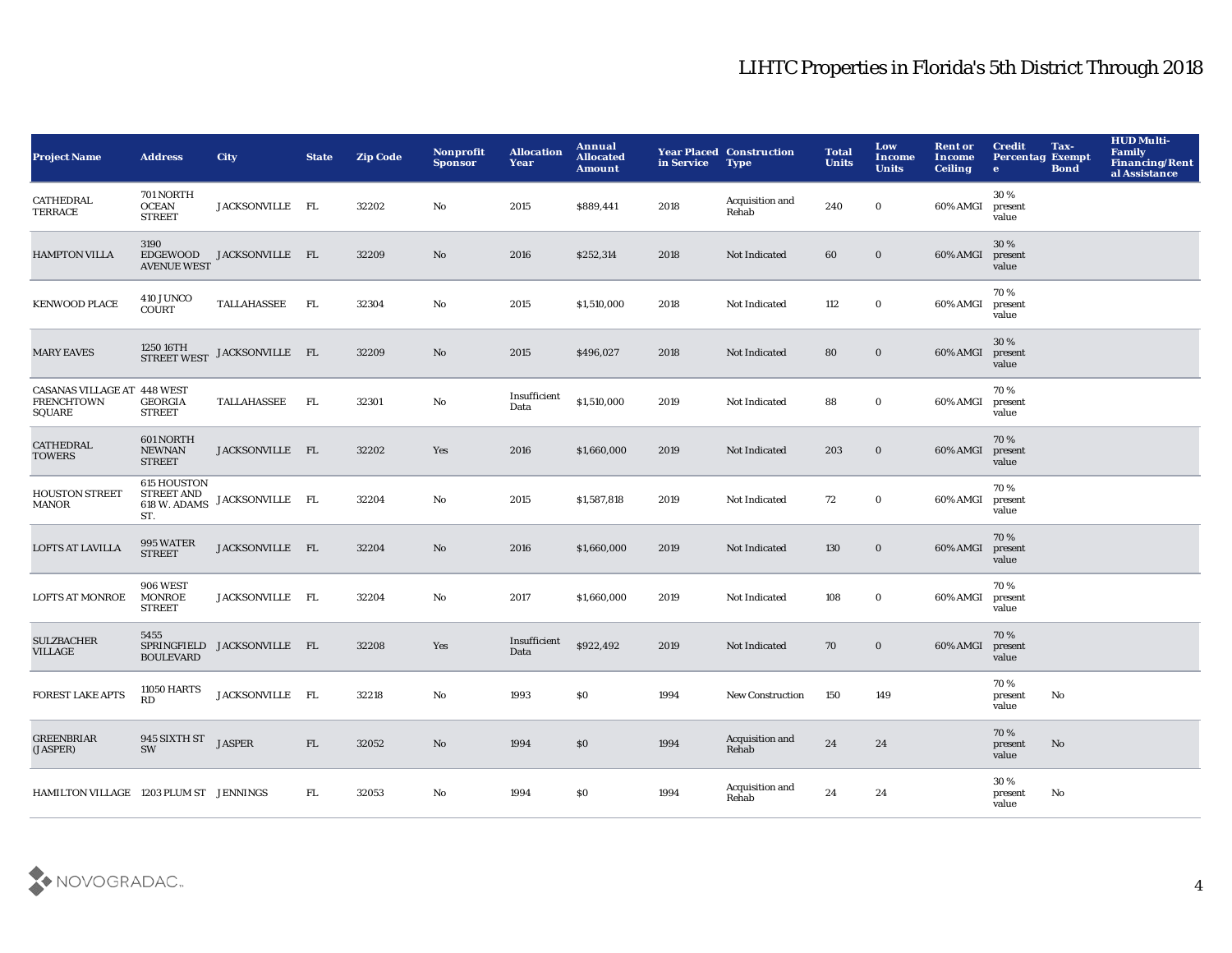| <b>Project Name</b>                                       | <b>Address</b>                             | <b>City</b>                                                                                                                                                                                                                                                                                                                                                                                                                       | <b>State</b> | <b>Zip Code</b> | Nonprofit<br><b>Sponsor</b> | <b>Allocation</b><br>Year | Annual<br><b>Allocated</b><br><b>Amount</b> | in Service | <b>Year Placed Construction</b><br><b>Type</b> | <b>Total</b><br><b>Units</b> | Low<br>Income<br><b>Units</b> | <b>Rent or</b><br>Income<br><b>Ceiling</b> | <b>Credit</b><br><b>Percentag Exempt</b><br>$\bullet$ | Tax-<br><b>Bond</b> | <b>HUD Multi-</b><br><b>Family</b><br><b>Financing/Rent</b><br>al Assistance |
|-----------------------------------------------------------|--------------------------------------------|-----------------------------------------------------------------------------------------------------------------------------------------------------------------------------------------------------------------------------------------------------------------------------------------------------------------------------------------------------------------------------------------------------------------------------------|--------------|-----------------|-----------------------------|---------------------------|---------------------------------------------|------------|------------------------------------------------|------------------------------|-------------------------------|--------------------------------------------|-------------------------------------------------------|---------------------|------------------------------------------------------------------------------|
| <b>OAKTREE APTS</b>                                       | 10451 NW 36TH $_{\rm JASPER}$<br><b>DR</b> |                                                                                                                                                                                                                                                                                                                                                                                                                                   | FL           | 32052           | No                          | 1994                      | \$0                                         | 1994       | Acquisition and<br>Rehab                       | 24                           | 24                            |                                            | 30%<br>present<br>value                               | No                  |                                                                              |
| MAPLECREST<br>(JACKSONVILLE)                              | <b>11050 HARTS</b><br>RD                   | JACKSONVILLE FL                                                                                                                                                                                                                                                                                                                                                                                                                   |              | 32218           |                             | 1994                      | \$0                                         | 1994       | Not Indicated                                  | 150                          | 150                           |                                            | 70%<br>present<br>value                               | No                  |                                                                              |
| SPRINGWOOD -<br><b>TALLAHASSEE</b>                        | 2660 OLD<br>RD                             | BAINBRIDGE TALLAHASSEE                                                                                                                                                                                                                                                                                                                                                                                                            | FL           | 32303           | $\mathbf{No}$               | 1996                      | \$504,037                                   | 1995       | Not Indicated                                  | 113                          | 113                           | 60% AMGI                                   | 70%<br>present<br>value                               | No                  |                                                                              |
| SAVANNAH SOUND                                            | <b>BLVD</b>                                | $\begin{tabular}{llll} \bf 1950\,N\,POINT & TALLAHASSEE & FL \\ \end{tabular}$                                                                                                                                                                                                                                                                                                                                                    |              | 32308           |                             | 1995                      | \$0                                         | 1995       | Not Indicated                                  | 160                          | 160                           |                                            | 70%<br>present<br>value                               | No                  |                                                                              |
| ОАК НАММОСК                                               |                                            | 500 ACME ST JACKSONVILLE FL                                                                                                                                                                                                                                                                                                                                                                                                       |              | 32211           |                             | 1995                      | $\$0$                                       | 1995       | Not Indicated                                  | 155                          | 155                           |                                            | 70%<br>present<br>value                               | No                  |                                                                              |
| <b>GREENHAVEN</b>                                         | <b>300 N CHAN</b><br><b>BRIDGE DR</b>      | <b>JASPER</b>                                                                                                                                                                                                                                                                                                                                                                                                                     | ${\rm FL}$   | 32052           |                             | 1996                      | \$0                                         | 1995       | Not Indicated                                  | 37                           | 37                            |                                            | 70%<br>present<br>value                               | No                  |                                                                              |
| <b>AZALEA RIDGE</b>                                       |                                            | ALDERMAN RD JACKSONVILLE FL                                                                                                                                                                                                                                                                                                                                                                                                       |              | 32211           |                             | 1994                      | $\$0$                                       | 1996       | Not Indicated                                  | 102                          | 102                           |                                            | 70%<br>present<br>value                               | No                  |                                                                              |
| AVESTA KINGS TRAIL <sup>3770</sup> TOLEDO JACKSONVILLE FL |                                            |                                                                                                                                                                                                                                                                                                                                                                                                                                   |              | 32217           | $\mathbf {No}$              | 1997                      | \$0                                         | 1997       | Acquisition and<br>Rehab                       | 320                          | 320                           |                                            | 30%<br>present<br>value                               | Yes                 |                                                                              |
| TOWER PLACE APTS $^{311}_{ST}$ W ASHLEY JACKSONVILLE FL   |                                            |                                                                                                                                                                                                                                                                                                                                                                                                                                   |              | 32202           | $\mathbf{No}$               | 1997                      | \$0                                         | 1999       | Acquisition and<br>Rehab                       | 205                          | 205                           |                                            | 70%<br>present<br>value                               | No                  |                                                                              |
| <b>COURTNEY MANOR</b>                                     | RD                                         | 5620 COLLINS JACKSONVILLE FL                                                                                                                                                                                                                                                                                                                                                                                                      |              | 32244           | $\mathbf {No}$              | 1999                      | \$0                                         | 2000       | <b>New Construction</b>                        | 360                          | 360                           |                                            | 70%<br>present<br>value                               | No                  |                                                                              |
| <b>LINDSEY TERRACE</b>                                    |                                            | $\begin{tabular}{ll} \bf 6455 \; ARGYLE \\ \hline \bf FOREST BLVD \\ \end{tabular} \begin{tabular}{ll} \bf 0 & \bf 0 & \bf 1 & \bf 0 \\ \bf 1 & \bf 0 & \bf 0 \\ \bf 1 & \bf 0 & \bf 0 \\ \end{tabular} \begin{tabular}{ll} \bf 0 & \bf 0 & \bf 0 \\ \bf 1 & \bf 0 & \bf 0 \\ \bf 0 & \bf 0 & \bf 0 \\ \end{tabular} \begin{tabular}{ll} \bf 0 & \bf 0 & \bf 0 \\ \bf 0 & \bf 0 & \bf 0 \\ \bf 0 & \bf 0 & \bf 0 \\ \end{tabular$ |              | 32244           | No                          | 2003                      | \$0                                         | 2002       | <b>New Construction</b>                        | 336                          | 320                           |                                            | 30%<br>present<br>value                               | Yes                 |                                                                              |
| <b>ROSALIND VILLAS</b>                                    | 1800<br><b>EDGEWOOD</b><br>AVE W           | JACKSONVILLE FL                                                                                                                                                                                                                                                                                                                                                                                                                   |              | 32208           | Yes                         | 2003                      | <b>SO</b>                                   | 2002       | <b>New Construction</b>                        | 120                          | 120                           |                                            | 70%<br>present<br>value                               | No                  |                                                                              |
| <b>SUNDANCE POINTE</b>                                    | 5681<br><b>EDENFIELD</b><br>RD             | JACKSONVILLE FL                                                                                                                                                                                                                                                                                                                                                                                                                   |              | 32277           | No                          | 2002                      | \$0                                         | 2002       | <b>New Construction</b>                        | 288                          | 288                           |                                            | 30%<br>present<br>value                               | Yes                 |                                                                              |

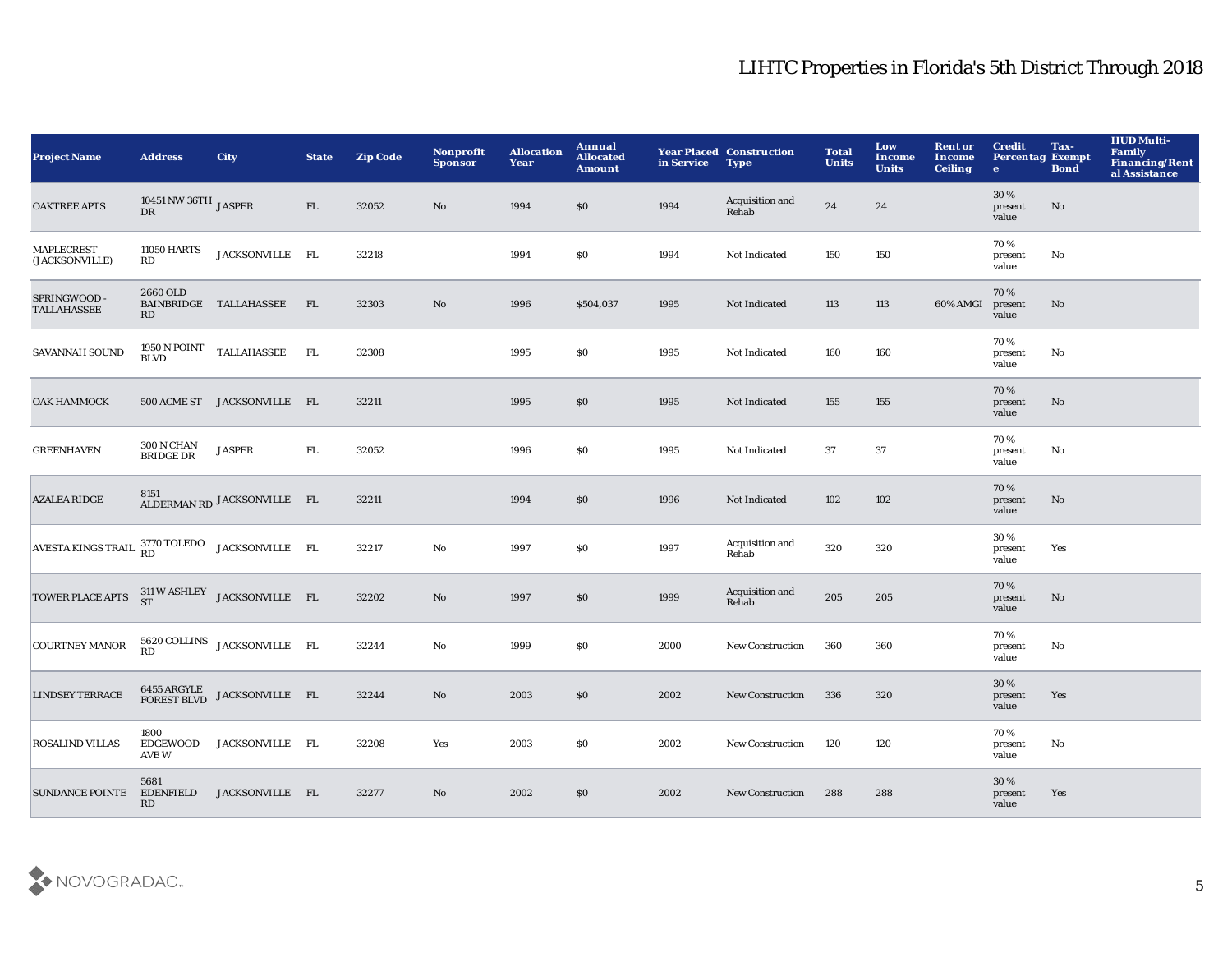| <b>Project Name</b>                                        | <b>Address</b>                          | <b>City</b>                 | <b>State</b> | <b>Zip Code</b> | <b>Nonprofit</b><br><b>Sponsor</b> | <b>Allocation</b><br>Year | Annual<br><b>Allocated</b><br><b>Amount</b> | in Service | <b>Year Placed Construction</b><br><b>Type</b> | <b>Total</b><br><b>Units</b> | Low<br>Income<br><b>Units</b> | <b>Rent or</b><br>Income<br><b>Ceiling</b> | <b>Credit</b><br><b>Percentag Exempt</b><br>$\bullet$ | Tax-<br><b>Bond</b> | <b>HUD Multi-</b><br><b>Family</b><br>Financing/Rent<br>al Assistance |
|------------------------------------------------------------|-----------------------------------------|-----------------------------|--------------|-----------------|------------------------------------|---------------------------|---------------------------------------------|------------|------------------------------------------------|------------------------------|-------------------------------|--------------------------------------------|-------------------------------------------------------|---------------------|-----------------------------------------------------------------------|
| <b>GRANDE COURT</b><br><b>BLANDING</b>                     | 7610<br><b>BLANDING</b><br><b>BLVD</b>  | JACKSONVILLE FL             |              | 32244           | No                                 | 2003                      | \$0                                         | 2003       | New Construction                               | 252                          | 252                           |                                            | 30%<br>present<br>value                               | Yes                 |                                                                       |
| <b>GREGORY COVE</b>                                        | 5601<br><b>EDENFIELD</b><br>RD          | JACKSONVILLE FL             |              | 32277           | No                                 | 2003                      | \$0                                         | 2003       | <b>New Construction</b>                        | 288                          | 286                           |                                            | 70%<br>present<br>value                               | No                  |                                                                       |
| <b>LENOX COURT</b>                                         | <b>5710 LENOX</b><br><b>AVE</b>         | JACKSONVILLE FL             |              | 32205           | $\mathbf{No}$                      | 2003                      | \$0                                         | 2003       | <b>New Construction</b>                        | 360                          | 359                           |                                            | 70%<br>present<br>value                               | No                  |                                                                       |
| <b>MISSION POINTE -</b><br><b>JACKSONVILLE</b>             | 12450<br><b>BISCAYNE</b><br><b>BLVD</b> | JACKSONVILLE FL             |              | 32218           | No                                 | 2002                      | \$0                                         | 2003       | New Construction                               | 388                          | 388                           |                                            | 30 %<br>present<br>value                              | Yes                 |                                                                       |
| <b>MADISON WOODS</b>                                       | 10970 LEM<br><b>TURNER RD</b>           | JACKSONVILLE FL             |              | 32218           | No                                 | 2005                      | \$0                                         | 2004       | New Construction                               | 240                          | 240                           |                                            | 70%<br>present<br>value                               | No                  |                                                                       |
| <b>TIMUQUANA PARK</b>                                      | 5615<br><b>SEABOARD</b><br><b>AVE</b>   | JACKSONVILLE FL             |              | 32244           | No                                 | 2005                      | \$0                                         | 2004       | Acquisition and<br>Rehab                       | 100                          | 100                           |                                            | 30%<br>present<br>value                               | Yes                 |                                                                       |
| MEETINGHOUSE AT 5400 COLLINS<br><b>COLLINS COVE</b>        | <b>LAKES DR</b>                         | JACKSONVILLE FL             |              | 32244           | No                                 | 2003                      | \$363,924                                   | 2005       | <b>New Construction</b>                        | 160                          | 160                           | 60% AMGI                                   | 30 %<br>present<br>value                              | Yes                 |                                                                       |
| LIBERTY CENTER IV MUSEUM                                   | 2203 ART<br><b>DRIVE</b>                | JACKSONVILLE FL             |              | 32207           | Yes                                | 2006                      | \$401,534                                   | 2005       | Acquisition and<br>Rehab                       | 100                          | 100                           | 60% AMGI                                   | 70%<br>present<br>value                               | No                  |                                                                       |
| <b>RYAN OAKS</b>                                           | 2678 ST<br>RD S                         | JOHNS BLUFF JACKSONVILLE FL |              | 32246           | No                                 | 2006                      | \$0                                         | 2005       | New Construction                               | 132                          | 132                           |                                            | 70%<br>present<br>value                               | No                  |                                                                       |
| <b>BRENTWOOD LAKE</b>                                      | 761 VILLAGE<br><b>CTR DR S</b>          | JACKSONVILLE FL             |              | 32206           | No                                 | 2008                      | \$1,820,000                                 | 2005       | New Construction                               | 326                          |                               | 326 50% AMGI                               | 70%<br>present<br>value                               | No                  |                                                                       |
| <b>ARBOR CREST</b>                                         | 62 N<br>CLEVELAND ST QUINCY             |                             | FL.          | 32351           | No                                 | 2007                      | \$750,000                                   | 2006       | <b>New Construction</b>                        | 120                          | 120                           | 60% AMGI                                   | 70%<br>present<br>value                               | No                  |                                                                       |
| ARBOURS AT MADISOL <sup>134</sup> SW <sub>ARBOUR</sub> CIR |                                         | <b>MADISON</b>              | FL           | 32340           | No                                 | 2007                      | \$0                                         | 2006       | <b>New Construction</b>                        | 72                           | 72                            | 60% AMGI                                   | 70%<br>present<br>value                               | No                  |                                                                       |
| BROOKWOOD FOREST BROOKWOOD JACKSONVILLE FL                 | 1250<br><b>FOREST BLVD</b>              |                             |              | 32225           | No                                 | 2007                      | \$429,192                                   | 2006       | <b>New Construction</b>                        | 168                          | 118                           | 60% AMGI                                   | 30%<br>present<br>value                               | Yes                 |                                                                       |